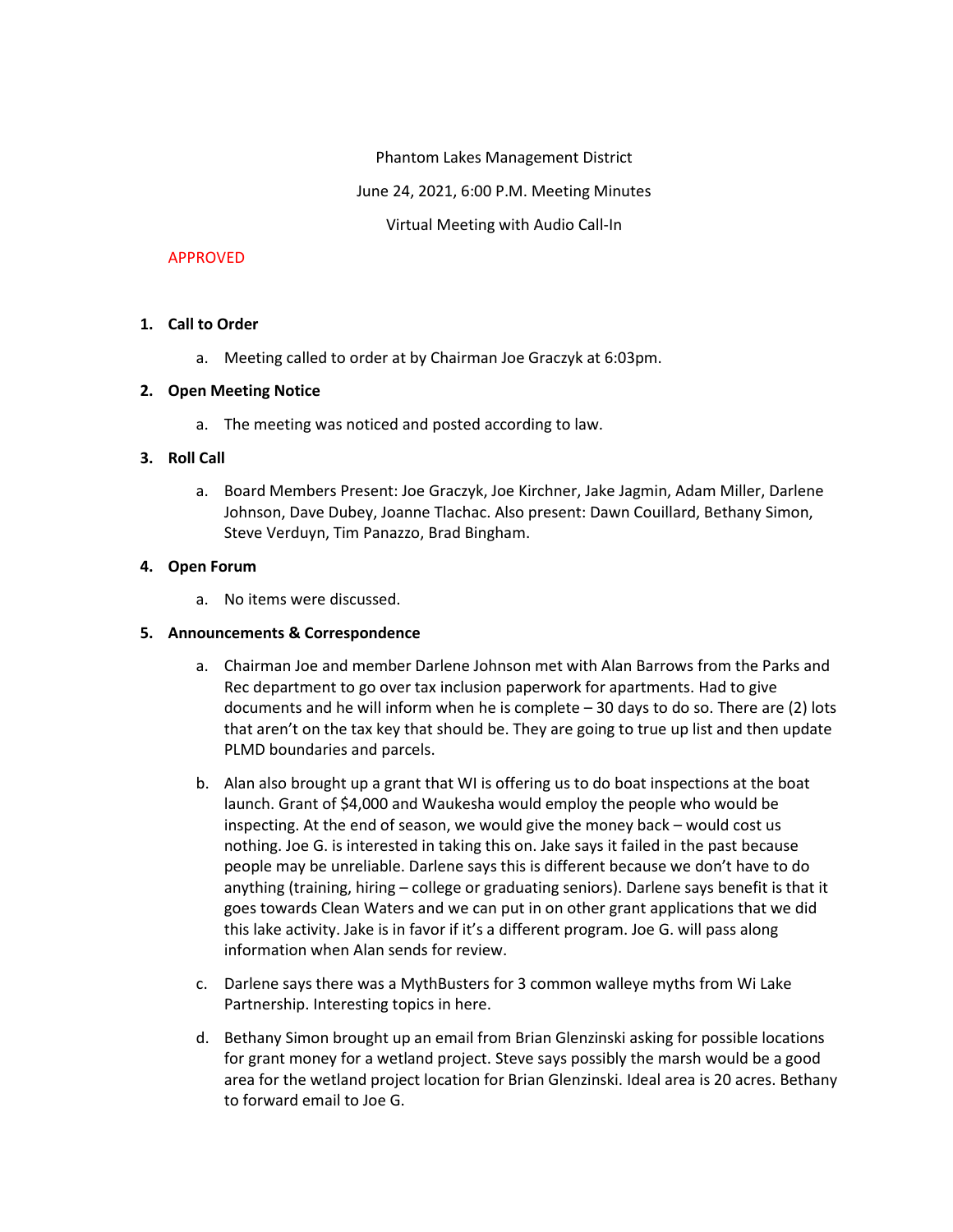e. Joanne T. mentions that an email list of residents who would like to be informed of agendas and minutes should be assembled and sent out. She will forward to Bethany S.

## **6. Secretary's Report**

a. 5-27-21 meeting minutes to be amended. Modification is specific to item 9 change immediate to immediately. Item 11 perfrom changed to preform. Item 3 and 9 Simons needs to be changed to Simon. Darlene Johnson made a motion to accept changes to 5- 27-21 meeting minutes with modifications. Jake Jagmin seconds. Motion carries.

## **7. Treasurer's Report**

- a. Adam to go through all updated Treasurers Reports starting with Jan 2021. Need to reapprove all previous reports. Total deposits: \$58,823.69 Jake Jagmin made motion to approve Jan 2021. Adam Miller seconds motion. Motion Carries.
- b. Feb/March 2021 corrections to Treasurer's Report. Total deposits: \$26,085.87. Joanne Tlachac made motion to approve. Joe Graczyk seconds. Motion carries.
- c. April 2021 corrections to Treasurer's Report. Total deposits: \$1,644.75. Joe Graczyk made motion to approve. Adam Miller seconds. Motion carries.
- d. May 2021 corrections to Treasurer's Report. Total deposits: \$805.68. Joe Graczyk made motion to approve. Adam Miller seconds. Motion carries.
- e. June 2021 Treasurer's Report. Joanne caught a correction in the beginning balance, Adam updated beginning balance for June 2021 Report. Total deposits: \$0.00. Joe Graczyk motions to approve corrected report. Joanne Tlachac seconds. Motion passes.
- f. Last year we allocated a check for \$1000 for Lake Patrol as a donation. David D. says we started doing that donation when they started ice patrol. Steve V. says we have historically donated at the last month of the year. David says it doesn't matter when we send. Joanne clarified that this does not effect the budget for this year. Adam to cut check July 2021.
- g. Adam received laptop back from Melissa. It is in very poor condition. Has no QuickBooks password but is going to attempt to rebuild. Would like to allocate funds to a new laptop from the office supplies portion of the budget. Adam is going to try and recover QB license but we will budget in the future. \$1000 dollars for two licenses. Joe asking if we have funds to cover new license fee. Adam said we budgeted \$8000 for financial clerk and only used \$2224 last year and we could allocate new license fee from that.
- h. Allocate up to \$250 for postage, stationary. All at once. (100 stamps and envelopes with PLMD in corner).
- i. Budget for accountant for once per year for social security, payroll (not Taxes). Linda Hennika estimates \$500-\$1000 per year. Joe G. asking Steve V. what did we do in the past. Steve says Act Now handled it in the past. Davide says state law requires us to do it. This will also come from financial clerk budget.
- j. Joe Graczyk motions to purchase equipment (laptop and printer) to not exceed \$1250.00. Adam Miller seconds motion. Motion passes. Motion to purchase postage, stationary up to \$250 by Jake Jagmin. Joe Graczyk seconds. Motion passes.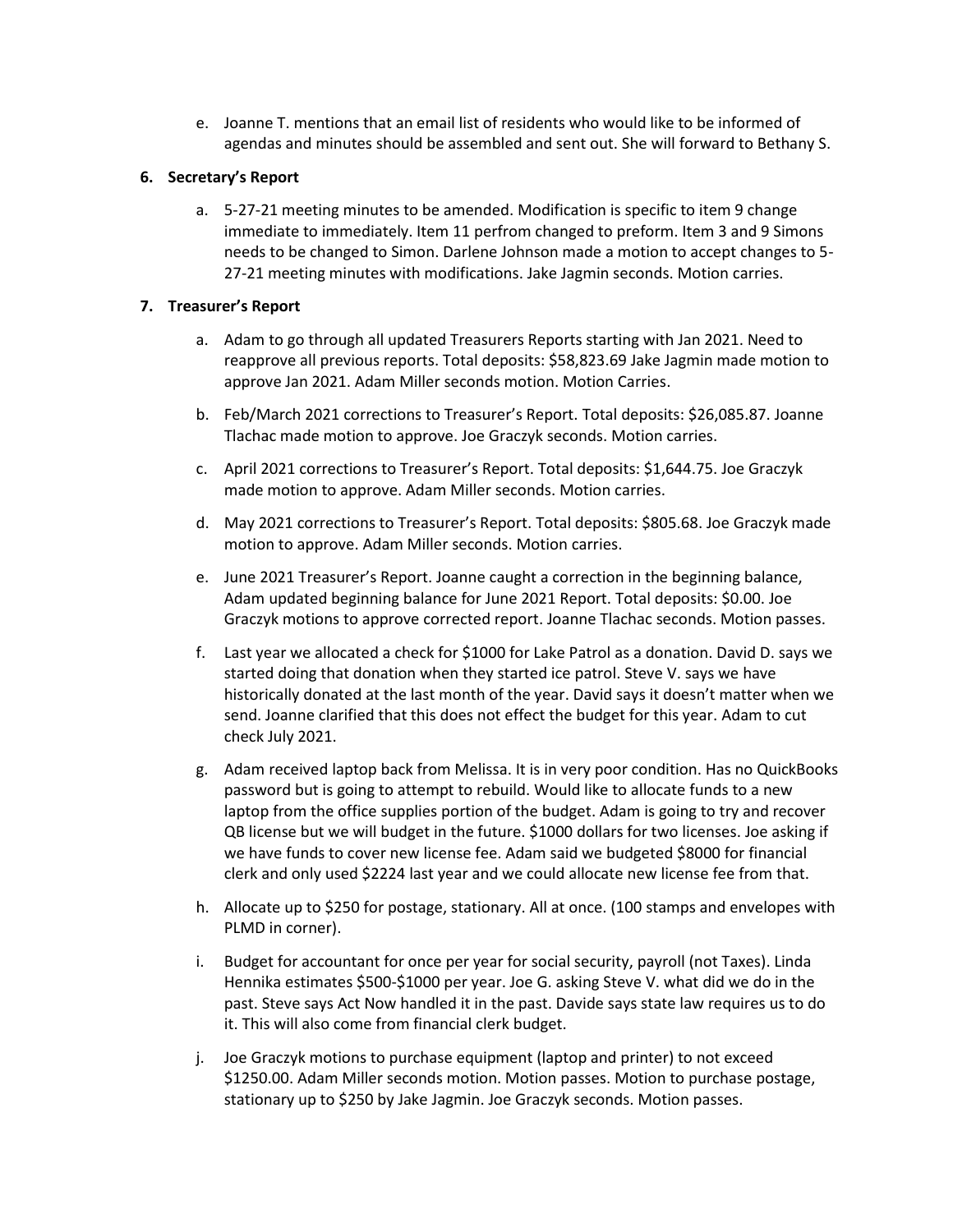k. Adam would like to move \$12,000 from GOF account to equipment account. Steve Verduyn says usually comes at annual meeting but makes sense now. Adam would like to increase this to \$20,000. Brings our equipment to 50%. This would need to be brought up at annual meeting because it is already voted on. Next month (July 2021), Adam will move the \$12,000 over.

## **8. Harvesting Report**

- a. Dawn Couillard provided an update on the harvester. Started pretty rocky. Able to startup up harvester weekend after Memorial Day, Friday June 4<sup>th</sup>. Chad from Aquarius helped, Drew helped who lives on the Lake. Village was also present. It went well but took a while because of people using launch. The next week was a mess with fuel line being changed out. Got that taken care of and has been running smoothly since. Dawn has taken a lot of calls from residents new and old. One concern – how many people aren't involved and don't know the process of what people do to get it done. Residents don't know how their money is being spent. Dawn asked for any ideas for shoreline weeds. Steve Verduyn says our floaters have always been an issue. Why can't the guys lower the boom about 6 inches to get the floaters as they drive by with the Harvester?
- b. There seems to be a recurring issue that residents don't really know what is going on with the harvester and everything that goes into getting it up and running. Board members discussed a possible budget for someone to revamp our website to get information to residents to be discussed at annual meeting. Discussed that Melissa may have made a list in the past of residents and their info for distributing information. Joanne suggested an interview on the website with Dawn explaining issues.
- c. We only have two operators and Brad will fill in once in a while. Drew is going to get trained and will work more in the fall.
- d. Adam Miller and Jake Jagmin are looking for replacement kit for hydraulic kit to make sure if it fails, we can still operate.
- e. We got two quotes for cutting the channels. We budgeted \$50,000 for labor which we won't use all of. Looking to spend \$10,000 this year. Adam Miller is proposing 2 cuts of the channel, one in July and one in August. Motion for Dawn Couillard to contract Bill Morris not to exceed \$6,000 for the first cut (July) by Joe Graczyk. Adam Miller seconds. Motion carries. Board will vote on the next cut at the July 2021 Meeting.
- f. Resident Tim Panozzo had some concerns about harvester but just wants to contribute. Has a lot of confidence in us. He will do a before and after with the drone for the July cut.

## **9. New Harvester**

a. Adam Miller informed the board that our application has been received. Meeting is 2<sup>nd</sup> Tuesday of August (August 10<sup>th</sup> 2021). We are all encouraged to be there. Adam wants to set up meetings with perspective manufacturers (Inland and Aquarius). Any preferred dates? – Later in the day is better for people 3-330. Week of July  $5<sup>th</sup>$ ? One on a Tuesday, one on a Thursday. He will reach out with the information.

## **10. Lake Survey**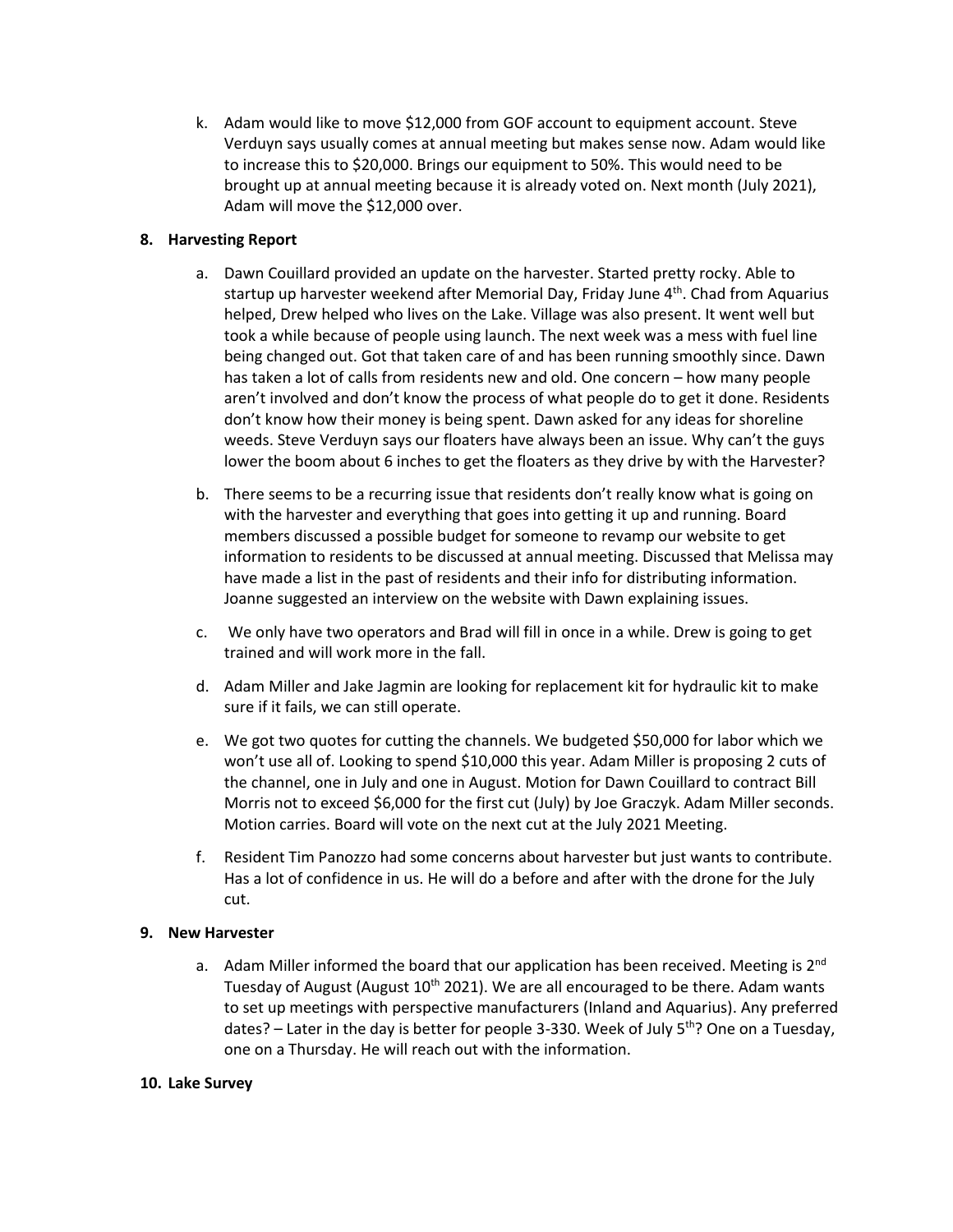a. Joanne was given task to find companies who do lake survey. We need to know when this is going to be to get quotes. We had two extensions in the past because we have public concern about the plan SEWRPC came up with. The survey that they did last time was very extensive – every 10 years. Next survey would not require so much information – cost would be less. Summer 2022 survey would give DNR enough time to renew permit as of May 2024. Have to apply for preapplication grant for 2022 survey by September  $1^{st}$  2021. Final grant application has to be completed by Nov.  $1^{st}$ . We could wait until 2023 and push those dates back one year. Jake says if we apply now and that would be early which would be beneficial for special meetings and harvesting concerns – Jake thinks we should do this but Joanne says we could get extensions (possible additional cost?). There are other companies that would do the survey. SEWRPC has done the last several. Last one was a cost of \$18,300 with our share being \$6,039 according to the letter issued by SEWRPC. When the DNR gets a request for a grant, they have many different types. They categorize them and decide how much is distributed for each grant. We can get up to 67% of the cost covered – not guaranteed. SEWRPC won't bid against other companies due to legal requirements. None of the interested bidders know the amount they will charge until the DNR specifies what they need. SEWRPC were not advocates for the PLMD. Adam Miller suggests getting referrals from other management districts. Joanne asked for information from bidders for who they've done surveys for.

## **11. Fireworks**

a. Everything is on track for fireworks now. The Lyons could possibly do cleanup. They did Father's Day. Lyons asked Mukwonago High School bowling team to clean in exchange for donation for 300 dollars. 12 people takes an hour to clean up. Joe Graczyk and Dawn Couillard will be there to help clean up. Jake has a lawn vacuum to help with cleanup. Boats need to stay 450' away from shoreline. Could get mentioned in the MJS with dates. There is a goal for this to be an annual thing.

# **12. Annual Meeting**

a. Bethany Simon to reach out to venues. Ideally town of Mukwonago Hall. There is no charge to rent it out. David D. is to double check that we can rent it out on the day of the annual meeting in September. Could start resuming monthly meetings but most of the board members prefer virtual. Could specify 2 in person meetings per year besides annual at the annual meetings when we set future meeting dates. Annual is a 7pm and not 6pm.

## **13. 2022 Budget**

a. Preliminary budget discussions were had. Adam Miller will adjust based on recommendations and we will review line by line at the next meeting.

## **14. Annual Newsletter**

a. Do we still want to do it? Is it a requirement? When? Where send? Does that get send to property addresses? Or owners? Joe Graczyk says it goes to owner mailing addresses. Point Apartments – whoever takes care of tax bill. Bethany Simon to get a list from the county for the owners. Post newsletter on website as well. Call the place we used before to print the newsletter - Swift Print in Delavan. Needs to be sent to the printing